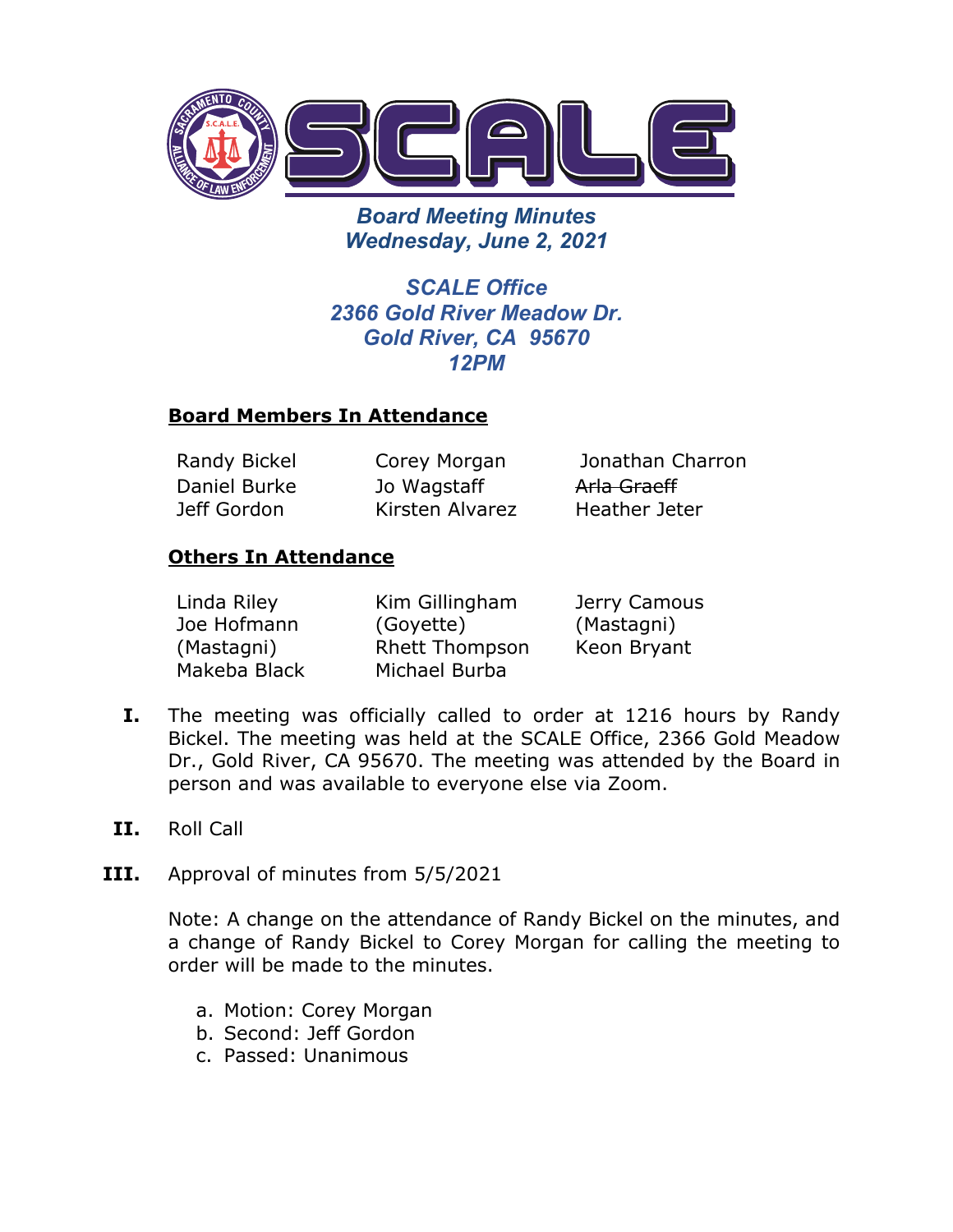# **IV. Treasurer's Report**

**Note: This was read into the minutes during the General Membership Meeting. Here is the summary of the Treasurer's report:**

# **Accounts (5/31/2021)**

| 81,225.96<br>23,887.00 |
|------------------------|
|                        |
|                        |
| 126,368.71             |
| 767.43                 |
| 1,494.53               |
| 393,286.82             |
|                        |

**Fidelity (4/30/2021) 264,476.59**

# **Total Cash and Investments 657,763.41**

Motion: Corey Morgan Second: Jeff Gordon Passed: Unanimous

### **V. Old Business**

- A. Sacramento County COVID-19 Updates
	- a. This was discussed in the General Membership Meeting.
	- b. There is no further update on this topic. As we approach summer. We will continue to watch as COVID-19 policy changes occur.
- B. DA Policy Manual
	- a. This was discussed in the General Membership Meeting.
	- b. There will continue to be meet and confers over 5 policy blocks at a time.
- C. SCALE App
	- a. Randy will discuss this topic with Jeremy Pollard to evaluate when this can be finished and sent out.
- D. Update Union Enrollment